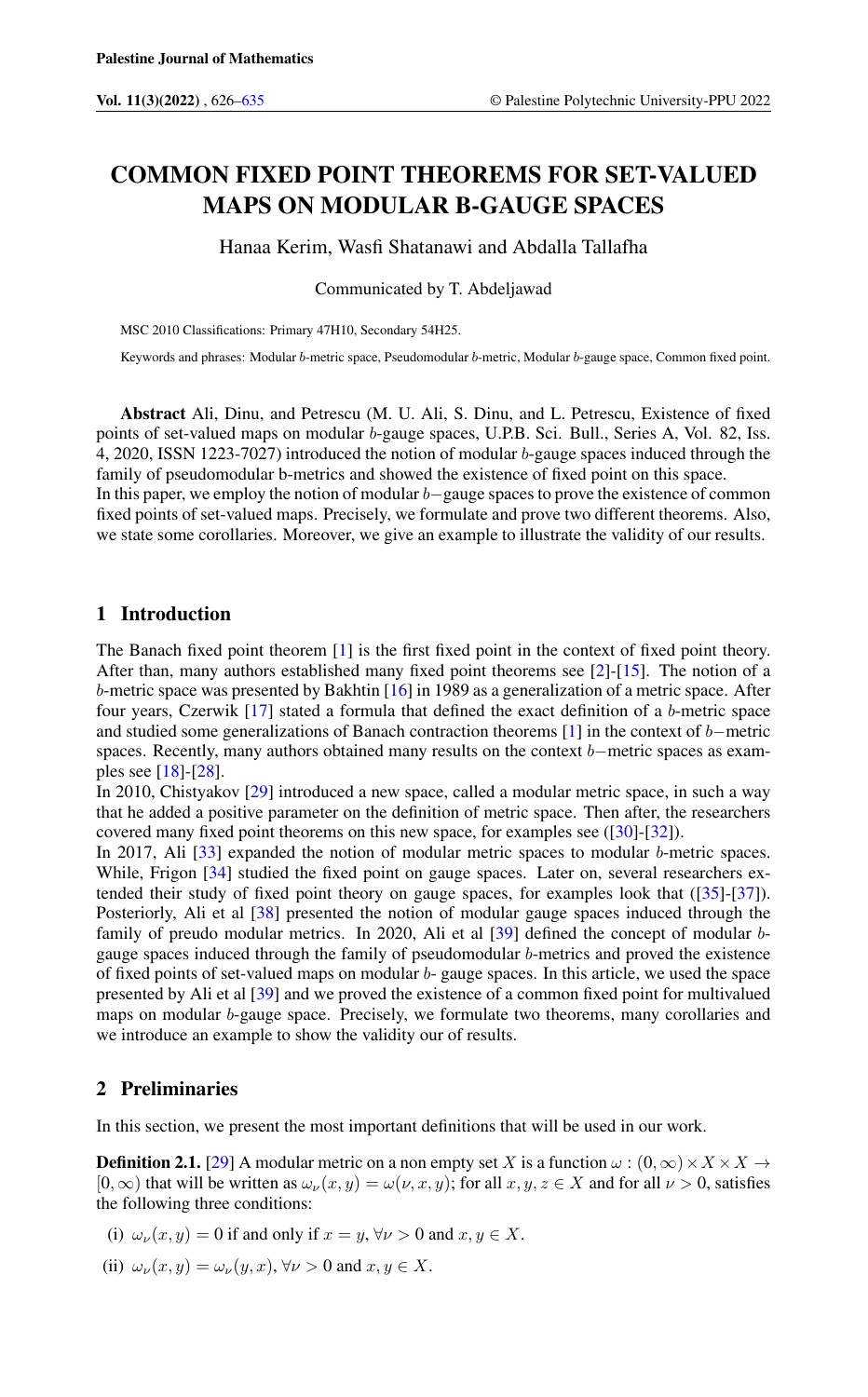(iii)  $\omega_{\nu+\sigma}(x, y) \leq \omega_{\nu}(x, z) + \omega_{\sigma}(z, y)$ ; for all  $\nu, \sigma > 0$  and  $x, y, z \in X$ .

Ali [\[33\]](#page-8-8) enhanced the notion of the modular metric space to the notion of the modular bmetric space as follows:

**Definition 2.2.** [\[33\]](#page-8-8) A modular b-metric on a non empty set X is a function  $\omega$  :  $(0, \infty) \times X \times X \rightarrow$  $[0, \infty)$  that will be written as  $\omega_{\nu}(x, y) = \omega(\nu, x, y)$ ; for all  $x, y, z \in X$  and for all  $\nu > 0$ , satisfies the following three conditions:

- (i)  $\omega_{\nu}(x, y) = 0$  if and only if  $x = y, \forall \nu > 0$  and  $x, y \in X$ .
- (ii)  $\omega_{\nu}(x, y) = \omega_{\nu}(y, x), \forall \nu > 0$  and  $x, y \in X$ .
- (iii)  $\omega_{\nu+\sigma}(x,y) \leq \omega_{\frac{\nu}{s}}(x,z) + \omega_{\frac{\sigma}{s}}(z,y)$ ; for all  $\nu,\sigma > 0$  and  $x,y,z \in X$ , here  $s \geq 1$  is a fixed real number.

the couple  $(X, \omega_{\nu})$  is said to be the modular *b*-metric space.

**Example 2.3.** [\[33\]](#page-8-8) Consider  $X = [0, \infty)$  and  $\omega_{\nu}(x, y) = \frac{x^2 + y^2 - 2xy}{\nu}$ . Then  $(X, \omega_{\nu})$  is a modular b-metric space with  $s = 2$  but not a modular metric space.

**Definition 2.4.** [\[33\]](#page-8-8) A regular modular b-metric on a non empty set X is a function  $\omega$  :  $(0, \infty) \times$  $X \times X \to [0,\infty)$  that will be written as  $\omega_{\nu}(x,y) = \omega(\nu, x, y)$ ; for all  $x, y, z \in X$  and for all  $\nu > 0$ , satisfies the following three conditions:

- (i)  $\omega_{\nu}(x, y) = 0$  if and only if  $x = y$ , for some  $\nu > 0$ .
- (ii)  $\omega_{\nu}(x, y) = \omega_{\nu}(y, x), \forall \nu > 0$  and  $x, y \in X$ .
- (iii)  $\omega_{\nu+\sigma}(x,y) \leq \omega_{\frac{\nu}{s}}(x,z) + \omega_{\frac{\sigma}{s}}(z,y)$ ; for all  $\nu,\sigma > 0$  and  $x,y,z \in X$ , here  $s \geq 1$  is a fixed real number.

A pseudomodular b-metric on X is obtained by replacing axiom  $(1)$  of a modular b-metric with the following condition:

(4): For each  $x \in X$ ,  $\omega_{\nu}(x, x) = 0$ ,  $\forall \nu > 0$ .

**Remark 2.5.** Let  $\omega_{\nu}$  be a modular b-metric on a set X. Then for given  $x, y \in X$ , the function  $0 < \nu \rightarrow \omega_{\nu}(x, y)$  is non increasing on  $(0, \infty)$ . In fact if  $0 < \frac{\nu}{s} < \sigma$ , then by above definition

$$
\omega_{\sigma}(x,y) \le \omega_{\frac{\sigma-\nu}{s}}(x,x) + \omega_{\frac{\nu}{s}}(x,y) = \omega_{\frac{\nu}{s}}(x,y)
$$

for all  $x, y \in X$ .

Khamsi [\[40\]](#page-8-14) defined the concept of  $\omega_{\nu}$ -convergent sequences,  $\omega_{\nu}$ -Cauchy sequences,  $\omega_{\nu}$ closed sets and  $\omega_{\nu}$ -complete sets in modular *b*-metric spaces as follows:

**Definition 2.6.** [\[40\]](#page-8-14) Given a modular b-metric  $\omega_{\nu}$  on X, let  $\{x_n\}_{n\in\mathbb{N}}$  in  $X_{\omega}$  and  $x \in X_{\omega}$ . Then:

- (i) The sequence  $\{x_n\}$  is said to be  $\omega_{\nu}$ -convergent to x if  $\lim_{n\to\infty}\omega_{\nu}(x_n,x) = 0$ , for some  $\nu > 0$ .
- (ii) The sequence  $\{x_n\}$  is said to be  $\omega_{\nu}$ -Cauchy if  $\lim_{n,m\to\infty} \omega_{\nu}(x_n, x_m) = 0$ , for some  $\nu > 0$ .
- (iii) A subset A of  $X_\omega$  is said to  $\omega_\nu$ -complete if each  $\omega_\nu$ -Cauchy sequence in A is  $\omega_\nu$ -convergent in A.
- (iv) A subset A of  $X_\omega$  is said to be  $\omega_\nu$ -closed if it contains the limit point of each  $\omega_\nu$ -convergent sequence contained in A.
- (v) A subset A of  $X_\omega$  is said to be  $\omega_\nu$ -bounded if we have

$$
\delta_{\omega_{\nu}}(A) = \sup \{ \omega_1(x, y) : x, y \in A \} < \infty
$$

The  $\Delta_b$ -condition and Fatou property are given in a modular b−metric space as follows: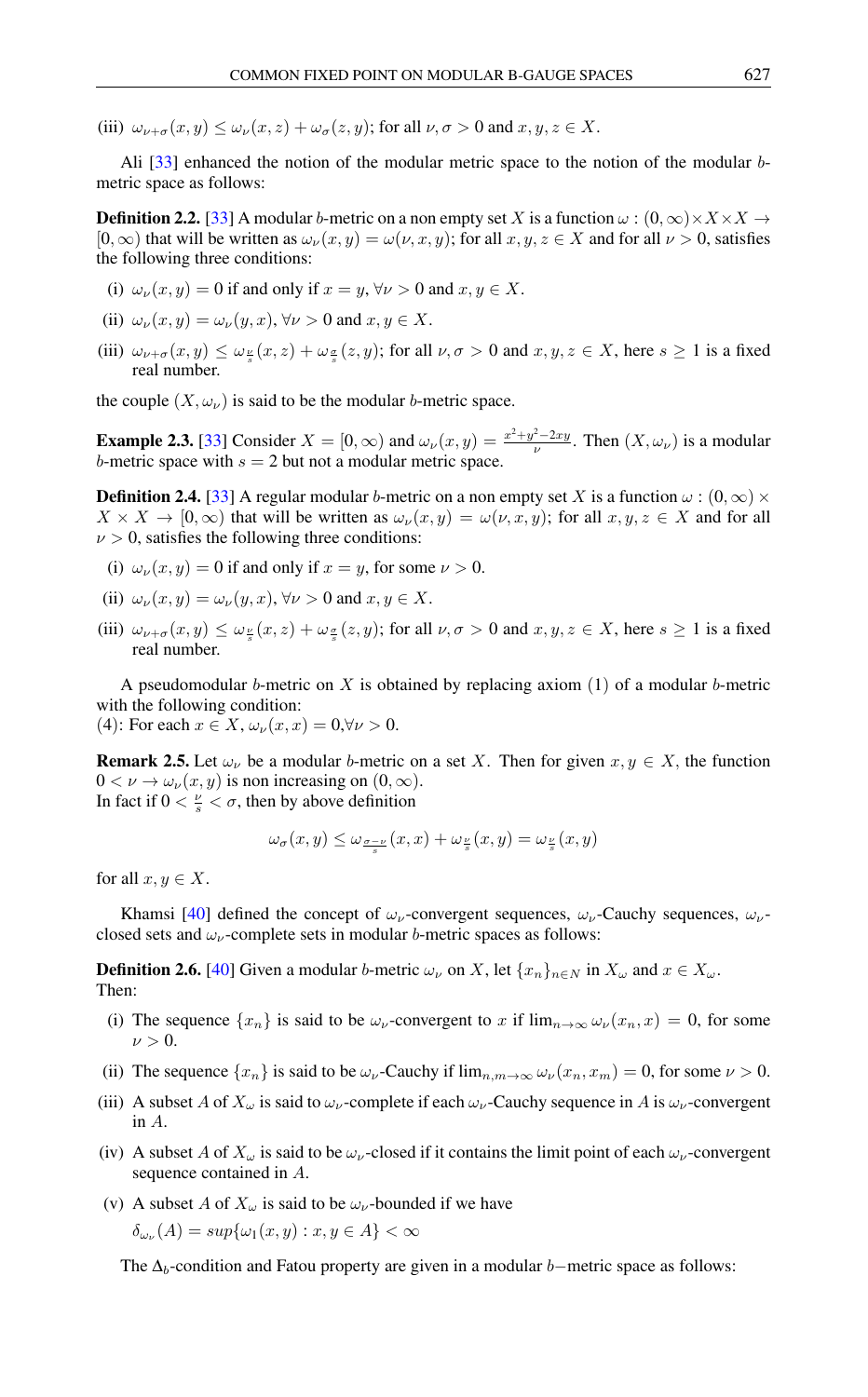**Definition 2.7.** [\[33\]](#page-8-8) A modular b-metric  $\omega_{\nu}$  on X satisfies:

- (i) The  $\Delta_b$ -condition, if the following axioms hold:
	- a. for each  $\{x_n\}$  in X satisfying  $\omega_{\nu}(x_n, x_{n+1}) \leq t^n K$  for some  $\nu > 0$  and for each  $n \in N$ , where  $t \in [0, \frac{1}{s})$  and  $K > 0$  is some fixed real numbers, then we have  $\omega_{\sigma}(x_n, x_{n+1}) \le t^n K$  for each  $\sigma > 0$  and for each  $n \in N$ , and
	- b. for each  $\{x_n\}$  in X and  $x \in X$  with  $\lim_{n\to\infty} \omega_{\nu}(x_n, x) = 0$ , for some  $\nu > 0$  implies that  $\lim_{n\to\infty} \omega_{\sigma}(x_n, x) = 0$ , for all  $\sigma > 0$ .
- (ii) The Fatou property if for each  $\{x_n\}$   $\omega_{\nu}$ -convergent to x and  $\{y_n\}$   $\omega_{\nu}$ -convergent to y, we have  $\omega_1(x, y) \leq \liminf_{n \to \infty} \omega_1(x_n, y_n) = 0.$

**Definition 2.8.** [\[39\]](#page-8-13) Let  $\omega_{\nu}$  be a pseudomodular b-metric on X. Then the  $\omega_{\nu}$ -ball having the radius  $\sigma > 0$  with  $x \in X$  as a center is the set

$$
B[x,\omega_{\nu},\sigma] = \{z \in X : \forall \nu > 0, \omega_{\nu}(x,y) < \sigma\}.
$$

**Example 2.9.** [\[39\]](#page-8-13) Consider  $X = [0, \infty)$  with the pseudomodular b-metric  $\omega_{\nu}(x, y) = \frac{x^2 + y^2 - 2xy}{\nu}$ for each  $x, y \in X$  and  $\sigma > 0$ , where  $s = 2$ . Then

$$
B[x_0, \sigma, 1] = \{ z \in X : \forall \sigma > 0, x_0^2 + z^2 - 2x_0 z < \sigma \} = \{ x_0 \}.
$$

**Definition 2.10.** [\[39\]](#page-8-13) A collection  $\tau = {\omega_{\nu}}$ , with  $s_n \geq 1 : \eta \in \Lambda$  of pseudomodular b-metrics on X is called separating if for every pair  $(x, y)$  with  $x \neq y$ , we have atleast one  $\omega_{\nu} \in \tau$  with  $\omega_{\nu}(x, y) \neq 0, \forall \nu > 0.$ 

**Definition 2.11.** [\[39\]](#page-8-13) Take a collection  $\tau = {\omega_{\nu}}$ , with  $s_{\eta} \geq 1 : \eta \in \Lambda$  of pseudomodular b-metrics on  $X \neq \emptyset$ . The topology  $\varsigma(\tau)$  with a collection of subbases

 $B(\tau) = \{B[z, \omega_\nu, \sigma] : z \in X, \omega_\nu \in \tau \text{ and } \sigma > 0\}$ 

of the balls is a modular topology induced by the collection  $\tau$  of pseudomodular b-metrics.

The pair  $(X, \varsigma(\tau))$  is said to be a modular *b*-gauge space. Note that  $X_{\tau} = \{x \in X : \forall \eta \in \Lambda, \omega_{\nu}(x_0, x) \to 0 \text{ as } \nu \to \infty\}$ , where  $x_0$  is fixed in X.

**Definition 2.12.** [\[39\]](#page-8-13) Take a modular b-gauge space  $(X, \varsigma(\tau))$  with respect to the collection

$$
\tau = \{\omega_{\nu}, \text{ with } s_{\eta} \ge 1 : \eta \in \Lambda\}
$$

of pseudomodular b-metrics on X and let  $\{x_n\}_{n\in\mathbb{N}}$  in  $X_\tau$  and  $x\in X_\tau$ . Then:

- (i) The sequence  $\{x_n\}$  is said to be  $\omega_{\nu}$ -convergent to x if for every  $\eta \in \Lambda$ , we have  $\lim_{n\to\infty} \omega_{\nu}(x_n, x)$ 0 for some  $\nu > 0$ . We denote it as  $x_n \to x$ .
- (ii) The sequence  $\{x_n\}$  is said to be  $\omega_{\nu}$ -Cauchy if for every  $\eta \in \Lambda$ , we have  $\lim_{n,m\to\infty} \omega_{\nu}(x_n, x_m)$  = 0 for some  $\nu > 0$ .
- (iii)  $X_{\tau}$  is said to be  $\omega_{\nu}$ -complete if each  $\omega_{\nu}$ -Cauchy sequence in  $X_{\tau}$  is  $\omega_{\nu}$ -convergent in  $X_{\tau}$ .
- (iv) A subset F of  $X_\tau$  is said to be  $\omega_\nu$ -closed if it contains the limit point of each  $\omega_\nu$ -convergent sequence of its elements.
- (v) A subset F of  $X_\tau$  is said to be  $\omega_\nu$ -bounded if we have

$$
\delta_{\tau}(F) := \sup \{ \omega_1(x, y) : x, y \in F, \eta \in \Lambda \} < \infty.
$$

Take a separating modular b-gauge space induced through the collection of pseudomodular b-metrics  $\tau = {\omega_{\nu}}$ , with  $s_{\eta} \geq 1 : \eta \in \Lambda$  on  $X \neq \emptyset$  and  $\{x_{n}\}\$ is  $\omega_{\nu}$ -convergent in  $X_{\tau}$ , then  $\{x_{n}\}\$ is  $\omega_{\nu}$ -convergent to a unique limit point.

Assume not; that is  $(x_n)$  converges to different elements, say  $x_n \to a$  and  $x_n \to b$ . Then for every  $\eta \in \Lambda$ , there are  $\sigma_1, \sigma_2 > 0$  such that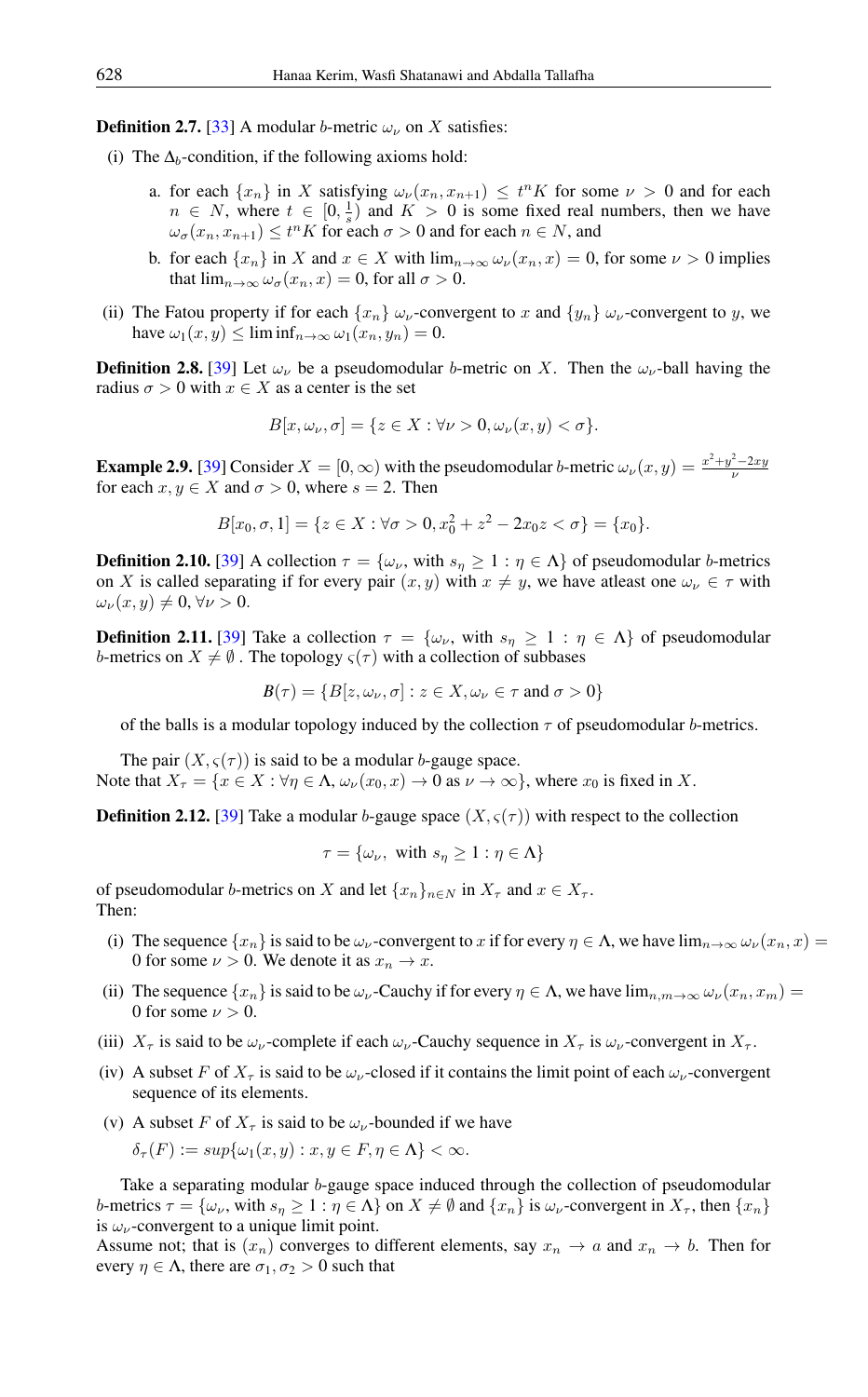$\lim_{n\to\infty} \omega_{\sigma_1}(x_n, a) = 0$  and  $\lim_{n\to\infty} \omega_{\sigma_2}(x_n, b) = 0$ . By the triangular axiom, we obtain

$$
\omega_{s_{\eta}\sigma_1+s_{\eta}\sigma_2}(a,b) \leq \omega_{\sigma_1}(a,x_n) + \omega_{\sigma_2}(x_n,b)
$$

 $\forall n \in \mathbb{N}$  and  $\eta \in \Lambda$ . Thus  $\lim_{n \to \infty} \omega_{s_{\eta} \sigma_1 + s_{\eta} \sigma_2}(a, b) = 0$ . Since  $\tau = {\omega_{\nu}}$ , with  $s_{\eta} \ge 1 : \eta \in \Lambda}$  is separating, hence we get  $a = b$ .

In the rest of this paper, we let  $\Lambda$  be an indexed set and  $(X, \varsigma(\tau))$  be a modular b-gauge space and  $\tau = {\omega_{\nu}}$ , with  $s_{\eta} \geq 1 : \eta \in \Lambda$  satisfies the Fatou property and  $\Delta_b$ -condition. Also, we let A be an  $\omega_{\nu}$ -bounded set which is  $\omega_{\nu}$ -complete of  $X_{\tau}$  with respect to  $\zeta(\tau)$ . Also,  $\beta$  denoted to a mapping from  $A \times A$  into  $[0, \infty)$ . We denote the collection of nonempty  $\omega_{\nu}$ -closed subsets of A under the above modular b-gauge space by  $CL(A)$ .

#### Notation:

Consider the following:

- $\Phi_1$  to be the family of all functions  $\phi : [0, +\infty) \to [0, +\infty)$  such that:  $\phi$  is continuous, nondecreasing and  $\phi(t) \leq t$  for all  $t \geq 0$ .
- $\Phi_2$  to be the family of all functions  $\psi : [0, +\infty) \to [0, +\infty)$  such that:  $\psi$  is continuous, nondecreasing and  $\psi(t) = 0$  if and only if  $t = 0$ .

## 3 Mains results

**Theorem 3.1.** *Let*  $T, S: A \rightarrow CL(A)$  *be two maps. Suppose that for all*  $x, y \in A$  *with*  $\beta(x, y) \ge$ 1*:*

*If*  $u \in Tx$ *, there exists*  $v \in Sy$ *, or if*  $u \in Sx$ *, there exists*  $v \in Ty$  *such that:* 

<span id="page-3-0"></span>
$$
\omega_1(u,v) \le C \max \left\{ \phi(\omega_1(x,y)), \phi(\omega_1(x,u)), \phi(\omega_1(y,v)), \psi\left(\frac{\omega_{2s_\eta}(x,v) + \omega_1(y,u)}{2}\right) \right\}
$$
 (3.1)

*for all*  $C \in [0, \frac{1}{s_0})$ ,  $\forall \eta \in \Lambda$ , where  $(\phi, \psi) \in (\Phi_1, \Phi_2)$ ,  $\psi(l) \leq \phi(l)$ ,  $\forall l > 0$ . Assume we have the *following hypotheses:*

- *(i) There are three elements*  $x_0 \in A$ *,*  $x_1 \in Tx_0$  *and*  $x_2 \in Sx_1$  *with*  $\beta(x_0, x_1) \geq 1$ ,  $\beta(x_1, x_2) \geq 1$ 1*.*
- *(ii) For*  $x \in A$ ,  $y \in Tx$  *and*  $z \in Sy$ , we have  $\beta(z, w) \geq 1$ ,  $\beta(w, k) \geq 1$ , for each  $w \in Tx$ ,  $k \in Sw$ .
- *(iii) If*  $\{x_n\}$  *is a sequence in* A*, with*  $x_n \to x \in A$  *and*  $\beta(x_n, x_{n+1}) \geq 1 \forall n \in \mathbb{N}$ *, then*  $\beta(x_n, x) \geq 0$ 1,  $\forall n \in N$ .

*Then* S *and* T *have at least one common fixed point.*

*Proof.* By hypothesis (i), there are three elements  $x_0 \in A$ ,  $x_1 \in Tx_0$  and  $x_2 \in Sx_1$  with  $\beta(x_0, x_1) \geq 1$ ,  $\beta(x_1, x_2) \geq 1$ . By [\(3.1\)](#page-3-0) we have

$$
\omega_1(x_1, x_2) \le C \max \Big\{ \phi(\omega_1(x_0, x_1)), \phi(\omega_1(x_0, x_1)), \phi(\omega_1(x_1, x_2)), \psi\Big(\frac{\omega_{2s_n}(x_0, x_2) + \omega_1(x_1, x_1)}{2}\Big) \Big\}
$$

$$
\leq C \max \Big\{ \phi(\omega_1(x_0,x_1)), \phi(\omega_1(x_1,x_2)), \psi\Big(\frac{\omega_1(x_0,x_1)+\omega_1(x_1,x_2)}{2}\Big) \Big\}.
$$

Since  $\psi$  is a non decreasing function and  $\psi(l) \leq \phi(l)$ ,  $\forall l > 0$ , we get

$$
\omega_1(x_1, x_2) \le C \max\{\phi(\omega_1(x_0, x_1)), \phi(\omega_1(x_1, x_2))\}.
$$
 (3.2)

If we take max $\{\phi(\omega_1(x_0,x_1)), \phi(\omega_1(x_1,x_2))\} = \phi(\omega_1(x_1,x_2))$ , we obtain

<span id="page-3-1"></span>
$$
\omega_1(x_1,x_2)\leq C\phi(\omega_1(x_1,x_2))<\omega_1(x_1,x_2),
$$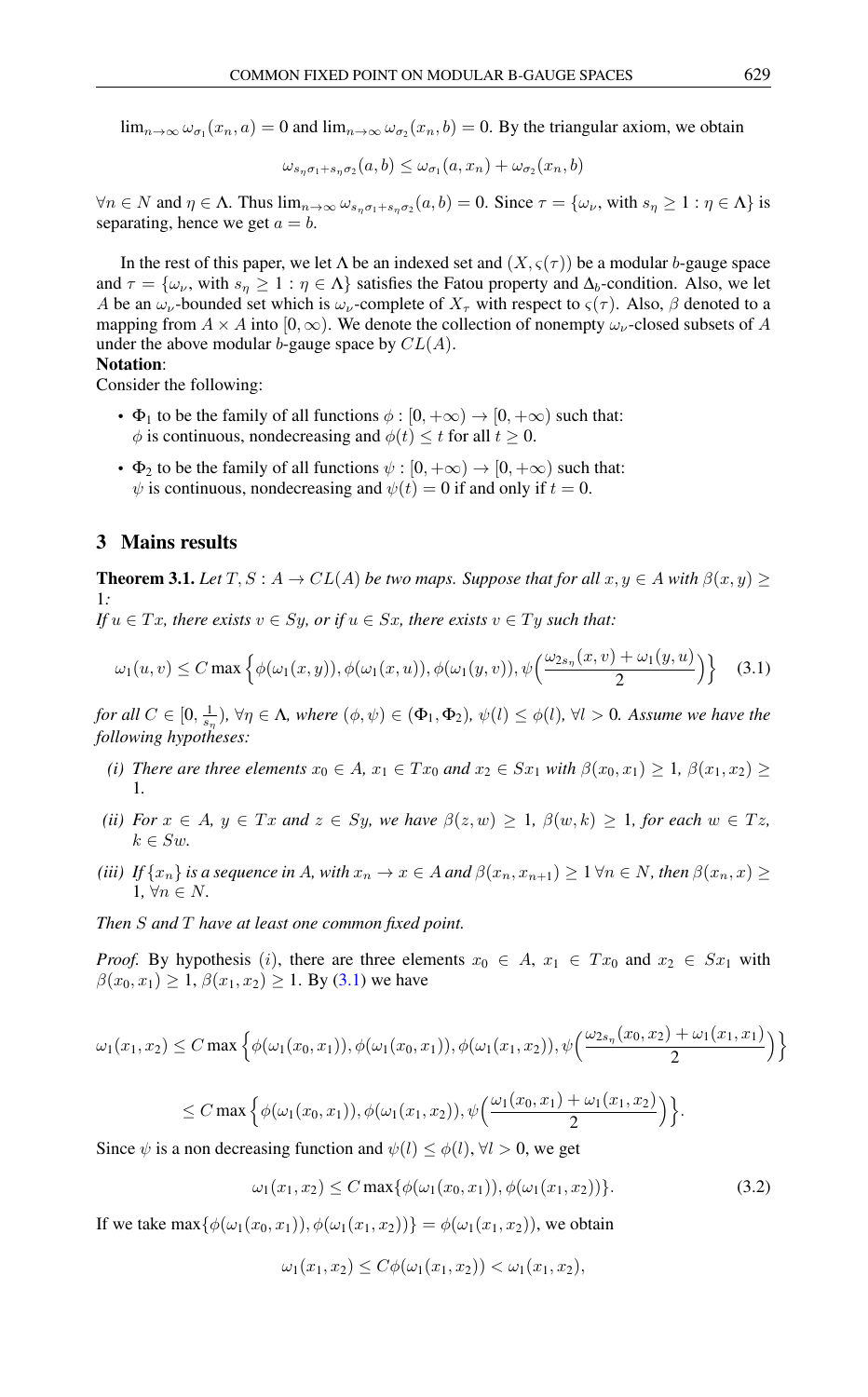a contradiction. Thus

<span id="page-4-0"></span>
$$
\max{\phi(\omega_1(x_0,x_1)),\phi(\omega_1(x_1,x_2))\}=\phi(\omega_1(x_0,x_1)).
$$

From  $(3.2)$ , we have

$$
\omega_1(x_1, x_2) \le C \omega_1(x_0, x_1). \tag{3.3}
$$

As  $x_0 \in A$ ,  $x_1 \in Tx_0$  and  $x_2 \in Sx_1$  with  $\beta(x_0, x_1) \geq 1$ ,  $\beta(x_1, x_2) \geq 1$ . Then by hypothesis  $(ii)$ for  $x_1 \in Tx_0$  and  $x_2 \in Sx_1$ , we have  $\beta(x_2, x_3) \geq 1$ ,  $\beta(x_3, x_4) \geq 1$  for each  $x_3 \in Tx_2$ ,  $x_4 \in Sx_3$ . From [\(3.1\)](#page-3-0), for  $x_2 \in Sx_1$  and  $x_3 \in Tx_2$  we have

$$
\omega_1(x_2, x_3) \le C \max \Big\{ \phi(\omega_1(x_1, x_2)), \phi(\omega_1(x_1, x_2)), \phi(\omega_1(x_2, x_3)), \psi\Big(\frac{\omega_{2s_n}(x_1, x_3) + \omega_1(x_2, x_2)}{2}\Big) \Big\}.
$$

By the same method, we get

$$
\omega_1(x_2, x_3) \le C \max \{ \phi(\omega_1(x_1, x_2)), \phi(\omega_1(x_2, x_3)) \}.
$$

<span id="page-4-1"></span>So

$$
\omega_1(x_2, x_3) \le C \omega_1(x_1, x_2). \tag{3.4}
$$

From  $(3.3)$  and  $(3.4)$ , we have

<span id="page-4-2"></span>
$$
\omega_1(x_2, x_3) \le C^2 \omega_1(x_0, x_1).
$$

Continuing this process, we construct a sequence  $\{x_n\}$  in  $\in A$  such that  $x_{2n+1} \in Tx_{2n}$  and  $x_{2n+2} \in Sx_{2n+1}$  with  $\beta(x_{n+1}, x_n) \geq 1$  and

$$
\omega_1(x_n, x_{n+1}) \le C^n \omega_1(x_0, x_1) \tag{3.5}
$$

for each  $n \in N$  and  $\eta \in \Lambda$ . By definition of  $\Delta_b$ -condition and [\(3.5\)](#page-4-2), we get  $\omega_{\nu}(x_n, x_{n+1}) \leq$  $C^n\omega_1(x_0, x_1)$  for all  $\nu > 0$  and  $n \in N$  . For each  $i, j \in N$ , we get

$$
\omega_j(x_i, x_{i+j}) \le \sum_{k=i}^{i+j-1} \omega_{\frac{1}{s_n^k}}(x_k, x_{k+1}) \le \sum_{k=i}^{i+j-1} C^k \omega_1(x_0, x_1)
$$
  

$$
\le \sum_{k=i}^{\infty} C^k \omega_1(x_0, x_1) \to 0
$$

as  $i \to \infty$ ,  $\forall \eta \in \Lambda$ .

Hence  $\{x_n\}$  is  $\omega_{\nu}$ -cauchy sequence in A.

Since A is  $\omega_{\nu}$ -complete, then there exist  $u^*$  such that  $\forall \eta \in \Lambda$  we have  $\lim_{n\to\infty} \omega_{\nu}(x_n, u^*) = 0$ for some  $\nu > 0$ . By definition of  $\Delta_b$ -condition on X, we get  $\lim_{n\to\infty} \omega_\sigma(x_n, u^*) = 0$ , for all  $\sigma > 0$ .

Hypothesis (iii) yields  $\beta(x_n, u^*) \ge 1$ ,  $\forall n \in N$ . From [\(3.1\)](#page-3-0), for  $\beta(x_n, u^*) \ge 1$  and  $x_{2n+1} \in Tx_{2n}$ there is  $v^* \in S u^*$  such that

$$
\omega_1(x_{2n+1}, v^*) \le C \max \left\{ \phi(\omega_1(x_{2n}, u^*)), \phi(\omega_1(x_{2n}, x_{2n+1})), \phi(\omega_1(u^*, v^*)), \psi\left(\frac{\omega_{2s_n}(x_{2n}, v^*) + \omega_1(u^*, x_{2n+1})}{2}\right) \right\}
$$

$$
\leq C \max \Big\{ \phi(\omega_1(x_{2n}, u^*)), \phi(\omega_1(x_{2n}, x_{2n+1})), \phi(\omega_1(u^*, v^*)), \psi\Big(\frac{\omega_1(x_{2n}, u^*) + \omega_1(u^*, v^*) + \omega_1(u^*, x_{2n+1})}{2}\Big) \Big\}
$$

 $\forall \eta \in \Lambda$ .

Letting  $n \to \infty$ . Then Fatou property implies that

$$
\omega_1(u^*, v^*) \le C \frac{\omega_1(u^*, v^*)}{2},
$$

this occurs only if  $\omega_1(u^*, v^*) = 0$ . Since the collection  $\tau = {\omega_\nu}$ , with  $s_\eta \geq 1 : \forall \eta \in \Lambda$  is separating, then  $u^* = v^*$ . So  $u^* \in Tu^*$ . Thus T and S have at least a common fixed point.  $\Box$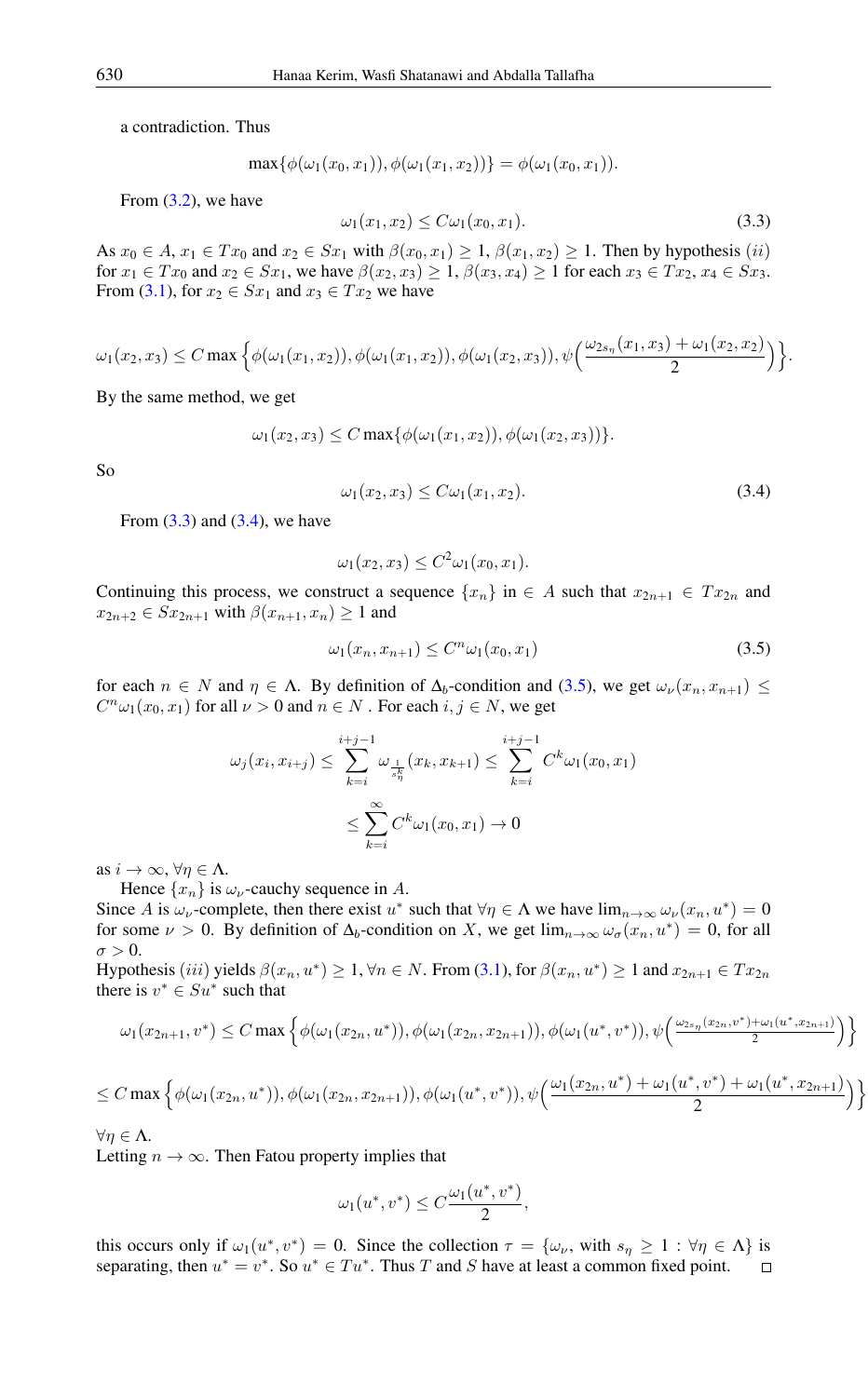<span id="page-5-2"></span><span id="page-5-0"></span>**Theorem 3.2.** *Let*  $T, S : A \to CL(A)$  *be two maps. Suppose that for all*  $x, y \in A$  *with*  $\beta(x, y) \geq$ 1*: If*  $u \in Tx$ *, there exists*  $v \in Sy$ *, or if*  $u \in Sx$ *, there exists*  $v \in Ty$  *such that:* 

 $\omega_1(u, v) \le a(\omega_1(x, y))\omega_1(x, y) + b(\omega_1(x, y)) [\omega_1(x, u) + \omega_1(y, v)] + c(\omega_1(x, y)) [\omega_{2s_{\eta}}(x, v) + \omega_1(y, u)]$ (3.6)

 $\forall \eta \in \Lambda$ , where  $a, b, c \,:\, R \, \rightarrow \, [0, 1)$  are functions, with  $b(t) + c(t) \, < \, 1$ ,  $\lim_{t \to 0} b(t) \, \neq \, 0$ ,  $\lim_{t\to 0} c(t) \neq 0$ ,  $\limsup_{s\to t} \frac{a(s)+b(s)+c(s)}{1-b(s)-c(s)} < 1$ ,  $\forall t > 0$ . Assume we have the following hypothe*ses:*

- *(i) There are three elements*  $x_0 \in A$ ,  $x_1 \in Tx_0$  *and*  $x_2 \in Sx_1$  *with*  $\beta(x_0, x_1) \geq 1$ ,  $\beta(x_1, x_2) \geq 1$ 1*.*
- *(ii) For*  $x \in A$ ,  $y \in Tx$  *and*  $z \in Sy$ , we have  $\beta(z, w) \geq 1$ ,  $\beta(w, k) \geq 1$ , for each  $w \in Tx$ ,  $k \in Sw$ .
- *(iii) if*  $\{x_n\}$  *is a sequence in* A*, with*  $x_n \to x \in A$  *and*  $\beta(x_n, x_{n+1}) \geq 1 \forall n \in \mathbb{N}$ *, then*  $\beta(x_n, x) \geq 0$ 1*,*  $\forall n \in N$ .

*Then* S *and* T *have at least one common fixed point.*

*Proof.* By hypothesis (i), there are three elements  $x_0 \in A$ ,  $x_1 \in Tx_0$  and  $x_2 \in Sx_1$  with  $\beta(x_0, x_1) \geq 1$ ,  $\beta(x_1, x_2) \geq 1$ . By [\(3.6\)](#page-5-0), we have

$$
\omega_1(x_1, x_2) \le a(\omega_1(x_0, x_1))\omega_1(x_0, x_1) + b(\omega_1(x_0, x_1)) [\omega_1(x_0, x_1) + \omega_1(x_1, x_2)]
$$

$$
+ c(\omega_1(x_0, x_1)) [\omega_{2s_\eta}(x_0, x_2) + \omega_1(x_1, x_1)]
$$

 $\forall \eta \in \Lambda$ .

$$
\leq [a(\omega_1(x_0,x_1)) + b(\omega_1(x_0,x_1)) + c(\omega_1(x_0,x_1))] \omega_1(x_0,x_1) + [b(\omega_1(x_0,x_1)) + c(\omega_1(x_0,x_1))] \omega_1(x_1,x_2)
$$

$$
\omega_1(x_1,x_2) \leq \frac{a(\omega_1(x_0,x_1)) + b(\omega_1(x_0,x_1)) + c(\omega_1(x_0,x_1))}{1 - b(\omega_1(x_0,x_1)) - c(\omega_1(x_0,x_1))} \omega_1(x_0,x_1).
$$

Let

$$
K = \frac{a(\omega_1(x_n, x_{n+1})) + b(\omega_1(x_n, x_{n+1})) + c(\omega_1(x_n, x_{n+1}))}{1 - b(\omega_1(x_n, x_{n+1})) - c(\omega_1(x_n, x_{n+1}))}
$$

for all  $n \in N$ . Then

$$
\omega_1(x_1, x_2) \le K \omega_1(x_0, x_1),\tag{3.7}
$$

here  $K < 1$ .

Since  $x_0 \in A$ ,  $x_1 \in Tx_0$  and  $x_2 \in Sx_1$  with  $\beta(x_0, x_1) \geq 1$ ,  $\beta(x_1, x_2) \geq 1$ , then by hypothesis (ii) for  $x_1 \in Tx_0$  and  $x_2 \in Sx_1$ , we have  $\beta(x_2, x_3) \geq 1$ ,  $\beta(x_3, x_4) \geq 1$  for each  $x_3 \in Tx_2$ ,  $x_4 \in Sx_3$ . From [\(3.6\)](#page-5-0), for  $x_2 \in Sx_1$  and  $x_3 \in Tx_2$  we have

$$
\omega_1(x_2, x_3) \leq [a(\omega_1(x_1, x_2)) + b(\omega_1(x_1, x_2)) + c(\omega_1(x_1, x_2))] \omega_1(x_1, x_2)
$$

$$
+ [b(\omega_1(x_1, x_2)) + c(\omega_1(x_1, x_2))] \omega_1(x_2, x_3)
$$

$$
\omega_1(x_2,x_3) \le \frac{a(\omega_1(x_1,x_2)) + b(\omega_1(x_1,x_2)) + c(\omega_1(x_1,x_2))}{1 - b(\omega_1(x_1,x_2)) - c(\omega_1(x_1,x_2))} \omega_1(x_1,x_2)
$$

So

$$
\omega_1(x_2, x_3) \le K^2 \omega_1(x_0, x_1)
$$

Continuing this process, we get  $\{x_n\} \in A$  such that  $x_{2n+1} \in Tx_{2n}$  and  $x_{2n+2} \in Sx_{2n+1}$  with  $\beta(x_{n+1}, x_n) \geq 1$ . and

<span id="page-5-1"></span>
$$
\omega_1(x_n, x_{n+1}) \le K^n \omega_1(x_0, x_1) \tag{3.8}
$$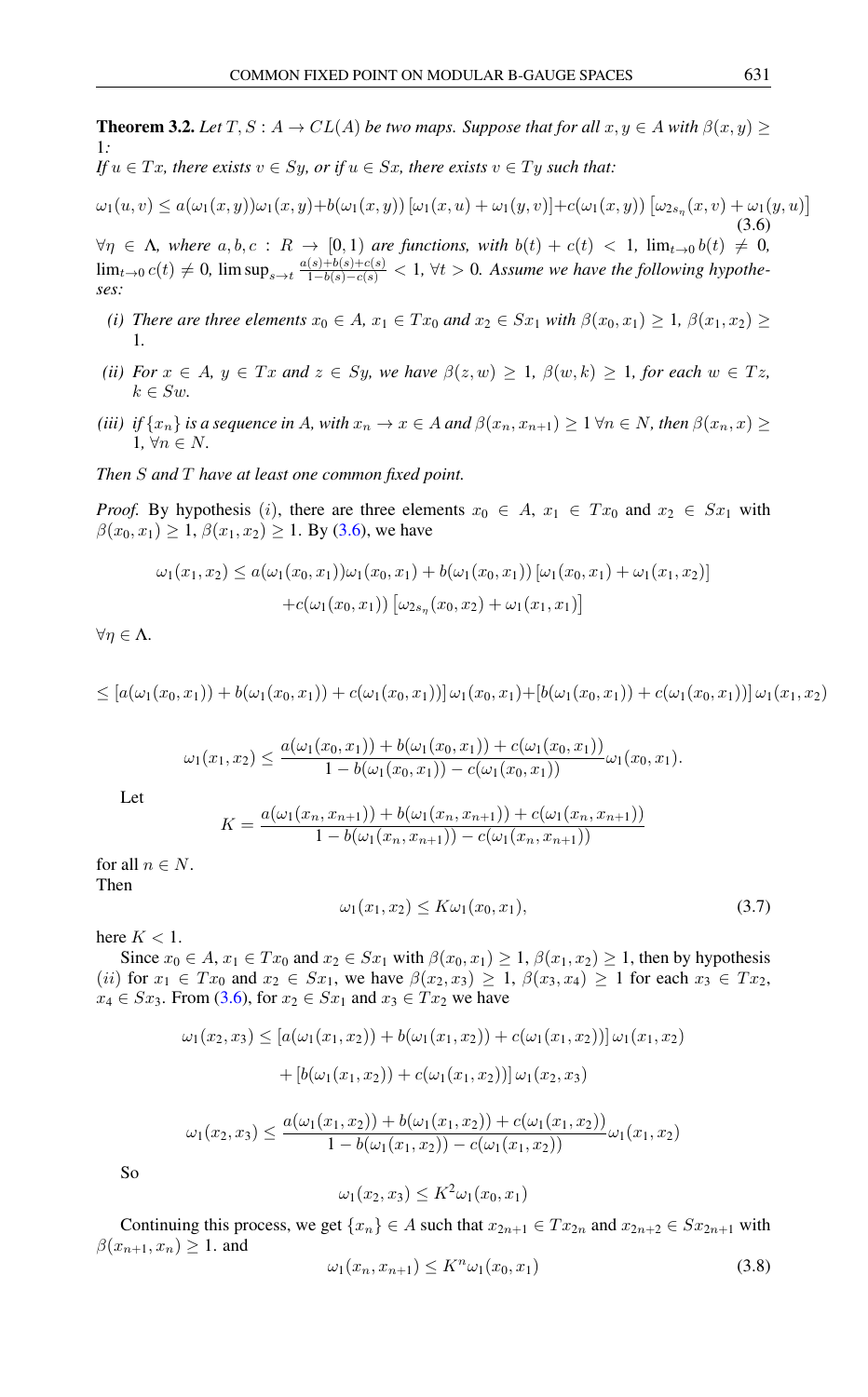for each  $n \in N$ , and  $\eta \in \Lambda$ .

By defintion of  $\Delta_b$ -condition and [\(3.8\)](#page-5-1), we get  $\omega_\nu(x_n, x_{n+1}) \leq k^n \omega_1(x_0, x_1)$ , for all  $\nu > 0$  and  $n \in N$ . For each  $i, j \in N$ , we get

$$
\omega_j(x_i, x_{i+j}) \le \sum_{k=i}^{i+j-1} \omega_{\frac{1}{s_n^k}}(x_k, x_{k+1}) \le \sum_{k=i}^{i+j-1} K^k \omega_1(x_0, x_1)
$$
  

$$
\le \sum_{k=i}^{\infty} K^k \omega_1(x_0, x_1) \to 0
$$

as  $i \to \infty$ ,  $\forall n \in \Lambda$ .

Hence  $\{x_n\}$  is  $\omega_{\nu}$ -cauchy sequence in A.

Since A is  $\omega_{\nu}$ -complete, there exist  $u^*$  such that  $\forall \eta \in \Lambda$  we have  $\lim_{n\to\infty} \omega_{\nu}(x_n, u^*) = 0$  for some  $\nu > 0$ . Also,  $\Delta_b$ -condition on X implies that  $\lim_{n\to\infty} \omega_\sigma(x_n, u^*) = 0$  for all  $\sigma > 0$ . Hypothesis (iii) yields  $\beta(x_n, u^*) \ge 1 \forall n \in N$ . From [\(3.6\)](#page-5-0), for  $\beta(x_n, u^*) \ge 1$  and  $x_{2n+1} \in Tx_{2n}$ there is  $v^* \in S u^*$  such that

 $\omega_1(x_{2n+1}, v^*) \leq a(\omega_1(x_{2n}, u^*))\omega_1(x_{2n}, u^*) + b(\omega_1(x_{2n}, u^*))\left[\omega_1(x_{2n}, x_{2n+1}) + \omega_1(u^*, v^*)\right]$ 

+c( $\omega_1(x_{2n},u^*)$ )  $[\omega_{2s_n}(x_{2n},v^*) + \omega_1(u^*,x_{2n+1})]$ 

 $\forall \eta \in \Lambda$ .

 $n \to \infty$ . Then Fatou property implies that

$$
\omega_1(u^*, v^*) \le (b(s) + c(s)) \omega_1(u^*, v^*).
$$

The last inequality is true only if  $\omega_1(u^*, v^*) = 0$ . Since the collection  $\tau = {\omega_\nu}$ , with  $s_\eta \geq 1$ :  $\forall \eta \in \Lambda$  is separating, then  $u^* = v^*$ . So  $u^* \in Tu^*$ . So, we conclude that T and S have at least one common fixed point.

If we take  $T, S : A \to A$ ,  $\beta(x, y) = 1$  in the above theorems we get the following corollaries:

**Corollary 3.3.** Let  $T, S: A \to A$  be two maps. Suppose there exists  $C \in [0, \frac{1}{s_n})$  such that have

$$
\omega_1(Tx, Sy) \le C \max \left\{ \phi(\omega_1(x, y)), \phi(\omega_1(x, Tx)), \phi(\omega_1(y, Sy)), \psi\left(\frac{\omega_{2s_n}(x, Sy) + \omega_1(y, Tx)}{2}\right) \right\}
$$

*holds for all*  $x, y \in A$ ,  $\forall \eta \in \Lambda$ , where  $(\phi, \psi) \in (\Phi_1, \Phi_2)$ ,  $\psi(l) \leq \phi(l)$ ,  $\forall l > 0$ . *Then* S *and* T *have at least one common fixed point.*

By taking  $a(t) = q$ ,  $b(t) = c(t) = \frac{q}{2}$ ,  $q \in \mathbb{R}^*$ , and  $q \leq \frac{1}{4}$  in Theorem [\(3.2\)](#page-5-2), then we have:

**Corollary 3.4.** *Let*  $T, S: A \rightarrow A$  *be two maps. Suppose for all*  $x, y \in A$ *, we have* 

$$
\omega_1(Tx, Sy) \le q \left[ \omega_1(x, y) + \frac{\omega_1(x, Tx) + \omega_1(y, Sy) + \omega_{2s_n}(x, Sy) + \omega_1(y, Tx)}{2} \right]
$$

∀η ∈ Λ*. Then* S *and* T *have at least one common fixed point.*

**Example 3.5.** Consider A the collection of real sequence with  $\omega_{\nu}(x, y) = \frac{1}{|\nu|} |x_n - y_n|^2$  for all  $n \in N$  and  $\nu > 0$ , such that  $x = \{x_n\}$ ,  $y = \{y_n\}$ . Take  $T, S : A \to CL(A)$  the mappings defined as follows:

$$
T(\{x_n\}_{n\in N}) = \begin{cases} \{\frac{x_n}{3}\} & \text{for } \{x_n\}_{n\in N} \subseteq [0, \infty) \\ 0 & otherwise \end{cases}
$$

$$
S(\{x_n\}_{n\in N}) = \begin{cases} \{\frac{x_n}{2}\} & \text{for } \{x_n\}_{n\in N} \subseteq [0, \infty) \\ 0 & otherwise \end{cases}
$$
and  $\beta : A \times A \rightarrow [0, \infty)$  such that:

$$
\Box
$$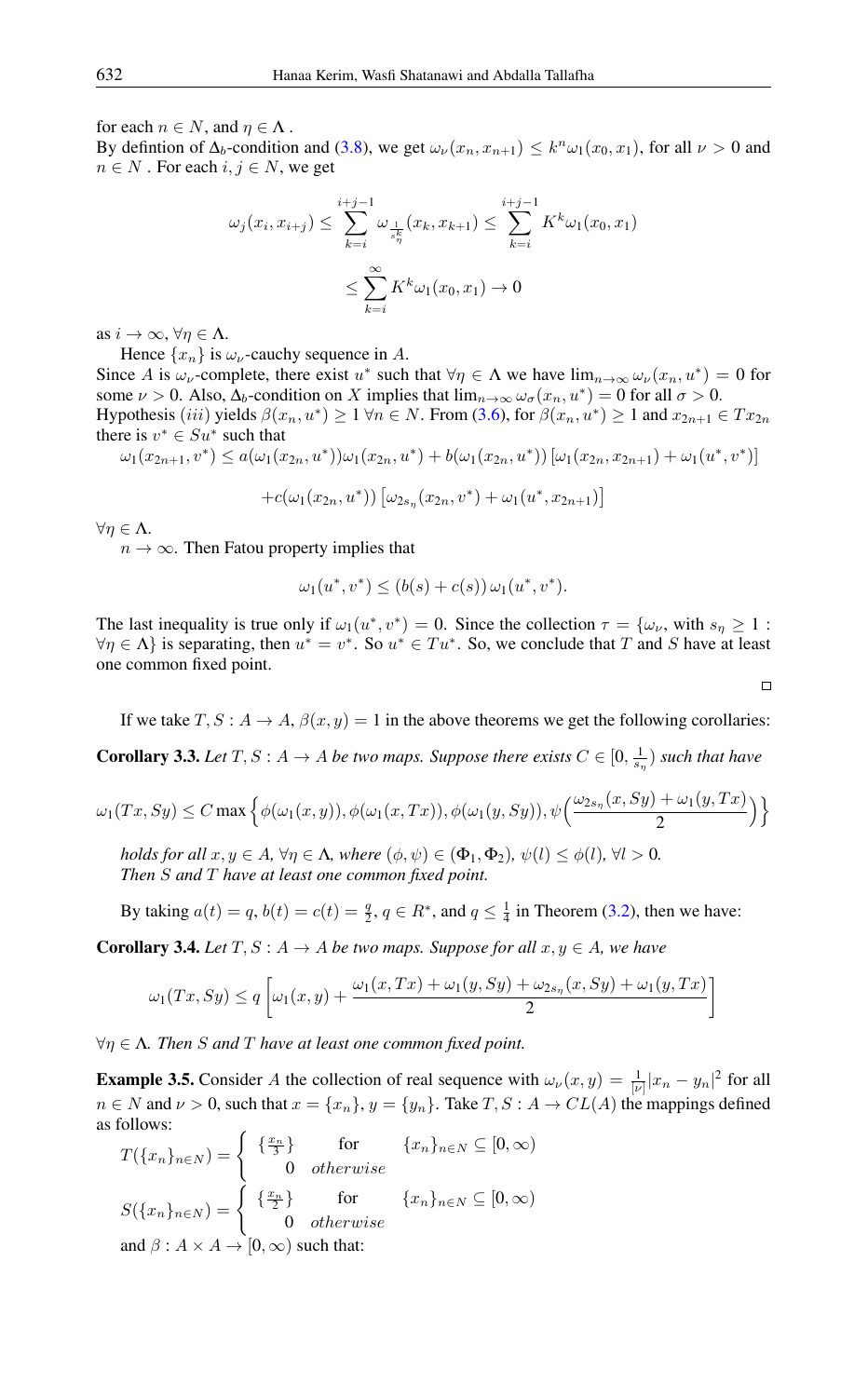$$
\beta(\{x_n\}_{n\in N}, \{y_n\}_{n\in N}) = \begin{cases} 1 & \text{for } \quad \{x_n\}_{n\in N}, \{y_n\}_{n\in N} \subseteq [0, \infty) \\ 0 & otherwise \end{cases}
$$

We have [\(3.1\)](#page-3-0) satisfied for  $\phi(t) = \psi(t) = t$ , for all  $x, y \in A$  with  $\beta(x, y) = 1$ , where  $C = \frac{1}{9}$ ,  $s_n = 2$ . Also for  $x_0 = \{n\}_{n \in \mathbb{N}} \in A$ , we get  $x_1 = \{\frac{n}{3}\}_{n \in \mathbb{N}} \in Tx_0$ , we have  $\{x_2 = \frac{n}{6}\}_{n \in \mathbb{N}} \in$ Sx<sub>1</sub>, with  $\beta({n}, {\frac{n}{3}}) = 1, \beta({\frac{n}{6}}, {\frac{n}{3}}) = 1$  such that:  $\omega_1(u, v) = \omega_1(\frac{n}{3}, \frac{n}{6}) = |\frac{n}{3} - \frac{n}{6}|^2 = \frac{1}{9}|n - \frac{n}{2}|^2 \le \frac{1}{9}|n - \frac{n}{3}|^2 = \frac{1}{9}\phi(\omega_1(x, y)).$  $\omega_1(u,v) = \omega_1(\frac{n}{3},\frac{n}{6}) = \frac{1}{9} |n-\frac{n}{2}|^2 \leq \frac{1}{9} |n-\frac{n}{3}|^2 = \frac{1}{9} \phi(\omega_1(x,u)).$  $\omega_1(u, v) = \omega_1(\frac{\tilde{n}}{3}, \frac{\tilde{n}}{6}) = \phi(\omega_1(y, v)).$ 

$$
\omega_1(u, v) = \frac{1}{9}|n - \frac{n}{2}|^2
$$
  
\n
$$
\leq \frac{1}{9}|n - \frac{n}{3}|^2
$$
  
\n
$$
\leq \frac{1}{8}|n - \frac{n}{3}|^2 = \frac{1}{2}(\frac{1}{4}|n - \frac{n}{3}|^2)
$$
  
\n
$$
\leq \frac{1}{2}(\frac{1}{4}|n - \frac{n}{6}|^2) = \frac{1}{2}\omega_{2s}(x, v) = \psi\left(\frac{\omega_{2s_n}(x, v) + \omega_1(y, u)}{2}\right).
$$

Then

$$
\omega_1(u,v) \leq C \max \Big\{ \phi(\omega_1(x,y)), \phi(\omega_1(x,u)), \phi(\omega_1(y,v)), \psi\Big(\frac{\omega_{2s_n}(x,v) + \omega_1(y,u)}{2}\Big) \Big\}.
$$

### <span id="page-7-0"></span>References

- <span id="page-7-1"></span>[1] S. Banach, Sur les opérations dans les ensembles abstraits et leur application aux équations intégrales. Fundam. Math. 3, 133-181 (1922)
- <span id="page-7-2"></span>[2] T. Abdeljawad , Meir-Keeler α-contractive fixed and common fixed point theorems, *Fixed Point Theory and Applications 2013,* 2013:19, 10 pages.
- [3] T. Abdeljawad, K. Ullah, J. Ahmad and N. Mlaiki, Iterative Approximation of Endpoints for Multivalued Mappings in Banach Spaces, *J. Funct. Spaces 2020,* Article ID 2179059 (2020). https://doi.org/10.1155/2020/2179059.
- [4] T. Abdeljawad, N. Mlaik, H. Aydi and N. Souayah, Double controlled metric type spaces and some fixed foint results, *Mathematics 6(12),* Article ID 320 (2018), https://doi.org/10.3390/math6120320
- [5] T. Abdeljawad, K. Abodayeh and N. Mlaiki, On fixed point generalizations to partial b-metric spaces, *J.Comput.Anal. Appl.* 19(5), 883â891 (2015)
- [6] A. Khan, T. Abdeljawad, W. Shatanawi, H. Khan, Fixed Point Theorems for Quadruple Self-Mappings Satisfying Integral Type Inequalities, Filomat 34:3 (2020), 905-917 https://doi.org/10.2298/FIL2003905K
- [7] W. Shatanawi and A. Pitea, Fixed and coupled fixed point theorems of omega-distance for nonlinear contraction, *Fixed Point Theory and Applications,* (11) 2013,DOI: 10.1186/1687-1812-2013-275.
- [8] W. Shatanawi, Z. Mustafa, N. Tahat, Some coincidence point theorems for nonlinear contraction in ordered metric spaces, *Fixed Point Theory and Applications*, Volume 2011, October 2011, Article number 68
- [9] W. Shatanawi, A. Bataihah and A. Tallafha, Four-Step Iteration Scheme to Approximate Fixed Point for Weak Contractions, Computers, *Materials & Continua CMC*, vol.64, no.3, pp.1491-1504, 2020
- [10] W. Shatanawi, On w-compatible mappings and common coupled coincidence point in cone metric spaces, *Applied Mathematics Letters*, 25, Issue 6, June 2012, Pages 925–931
- [11] W. Shatanawi, Some fixed point results for a generalized ψ−weak contraction mappings in orbitally metric spaces, Chaos, Solitons and Fractals, 45, Issue 4, April 2012, Pages 520–526
- [12] W. Shatanawi, E. Karapnar, H. Aydi, Coupled coincidence points in partially ordered cone metric spaces with a c-distance, *Journal of Applied Mathematics*, Volume 2012, 2012, Article number 312078
- [13] W. Shatanawi, M. Postolache, Common fixed point theorems for dominating and weak annihilator mappings in ordered metric spaces, *Fixed Point Theory and Applications*, Volume 2013, November 2013, Article number 271
- [14] H. Aydi, W. Shatanawi, M, Postolache, Z. Mustafa, N. Tahat, Theorems for Boyd-Wong-type contractions in ordered metric spaces, *Abstract and Applied Analysis*, Volume 2012, 2012, Article number 359054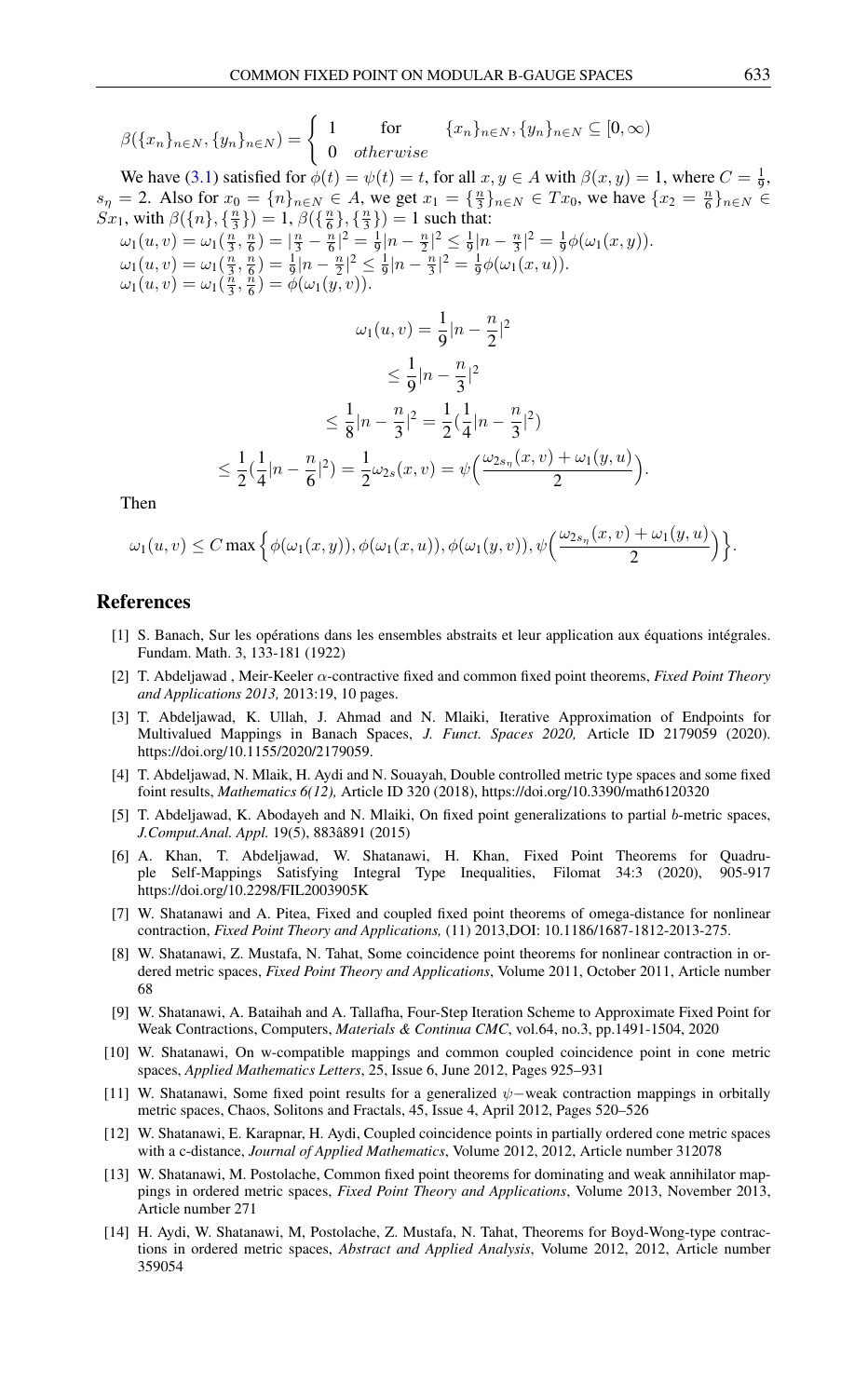- <span id="page-8-0"></span>[15] W. Shatanawi, V.C. Rajic, S.C. Radenovic, A. Al-Rawashdeh, Mizoguchi-Takahashi-type theorems in tvs-cone metric spaces, *Fixed Point Theory and Applications*, Volume 2012, 2012, Article number 106
- <span id="page-8-1"></span>[16] A. Bakhtin, The contraction mapping principle in almost metric spaces, *Funct. Anal, Gos. Ped. Inst. Unianowsk,* 30, (1989), 26–37.
- <span id="page-8-2"></span>[17] S. Czerwik, Contraction mappings in b-metric spaces, *Acta Math Inf Univ Ostraviensis,* 1 (1993) 5-11.
- <span id="page-8-3"></span>[18] A. Mukheimer, N. Mlaiki, K. Abodayeh and W.Shatanawi, New theorems on extended b-metric spaces under new contractions, *Nonlinear Anal,* Model. Control 24(6), 870–883 (2019).
- [19] K. Kukić, W. Shatanawi, M.G. Filipović, Khan and C`irić contraction princples in almost b–metric space, *U.P.B. Sci. Bull.*, Series A, Vol. 82, Iss. 1, 2020
- [20] W. Shatanawi, Z.D. Mitrovic, N. Hussain and S. Radenovic, On Generalized Hardy Rogers Type α−Admissible Mappings in Cone b-Metric Spaces over Banach Algebras, Symmetry 2020, 12, 81; doi:10.3390/sym12010081
- [21] W. Shatanawi, K. Abodayeh, A. Mukheimer, Some Fixed Point Theorems in Extended b−metric spaces, *U.P.B. Sci. Bull.*, Series A, Vol. 80, Iss. 4, 2018.
- [22] K. P. R. Rao, W. Shatanawi, G.N.V. Kishore, K. Abodayeh and D.R. Prasad, Existeness and Uniqeness of Suzuki Type Results in Sb−Metric Spaces with Applications to Integral Equations, *Nonlinear Functional Analysis and Applications* Vol. 23, No. 2 (2018), pp. 225-245
- [23] S. Sedghi, N. Shobkolaei, J. Rezaei Roshan, and W. Shatanawi, Coupled fixed point theorems in Gb−metric spaces, *Matematicki Vesnik*, Volume 66, Issue 2, 2014, Pages 190-201
- [24] J. R. Roshan, V. Parvaneh, S. Sedghi, N. Shobkolaei, W. Shatanawi, Common Fixed Points of Almost Generalized (ψ, φ)s−Contractive Mappings in Ordered b−Metric Spaces, *Fixed Point Theory and Applications 2013*, 2013:159, 123
- [25] H. Qawaqneh, M.S.M. Noorani, S. Shatanawi, H. Aydi, H. Alsamir, Fixed point results for multi-valued contractions in b-metric spaces and an application, *Mathematics*, Volume 7, Issue 2, 1 February 2019, Article number 132.
- [26] T. Kamran, M. Postolache, M. U. Ali and Q. Kiran, Feng and Liu type  $F$ -contraction in b-metric spaces with application to integral equations, *J. Math. Anal.,* 7 (2016), 18-27.
- [27] K. P. R. Sastry, M. V. R. Kameswari and D. M. K. Kiran , Common fixed point theorems for generalized TAC contraction condition in b-metric spaces, *Palestine Journal of Mathematics Vol*. 9(1)(2020) , 354- 370.
- <span id="page-8-4"></span>[28] H. Qawaqneh, M. S. M. Noorani and W. Shatanawi, Fixed point theorems for  $(\alpha, k, \theta)$ -contractive multivalued mapping in b-metric space and applications, *Int. J. Math. Comput. Sci.* 14(1), 263–283 (2019).
- <span id="page-8-5"></span>[29] V. Chistyakov, Modular metric spaces, I basic concepts, *Nonlinear Analysis* , 72,1–14 (2010).
- <span id="page-8-6"></span>[30] P. Chaipunya, C. Mongkolkeha, W. Sintunavarat and P. Kumam, Fixed- point theorems for multivalued mappings in modular metric paces, *Abstract and Applied Analysis* 2012 (2012), Article ID 503504, 14 pages doi:10.1155/2012/503504.
- [31] H. Rahimpoor, A. Ebadian, M. Eshaghi Gordji and A. Zohri, fixed point theory for generalized quasicontraction maps in modular metric spaces, *Journal of Mathematics and Computer Science.* 10(2014)54- 60.
- <span id="page-8-7"></span>[32] H. Rahimpoor, A. Ebadian, M. Eshaghi Gordji and A. Zohri, Some fixed point theorems on modular metric spaces, *Acta Universitatis Apulensis*, 37, 161–170 (2014).
- <span id="page-8-8"></span>[33] M. U. Ali, Fixed point theorem for mapping satisfying contractive type condition on modular b-metric *space, J. Adv. Math. Stud.,* 10 (2017), 360-366.
- <span id="page-8-9"></span>[34] M. Frigon, Fixed point results for generalized contractions in gauge spaces and applications, *Proc.Amer. Math. Soc.,* 128 (2000), 2957-2965.
- <span id="page-8-10"></span>[35] C. Chifu and G. Petrusel, Fixed point results for generalized contractions on ordered gauge spaces with applications, *Fixed Point Theory Appl.*, 2011 (2011), Article ID 979586.
- [36] M. U. Ali, T. Kamran and M. Postolache, Fixed point theorems for Multivalued G-contractions in Housdorff b-gauge space, *J. Nonlinear Sci. Appl.,* 8 (2015), 847-855.
- <span id="page-8-11"></span>[37] T. Lazar and G. Petrusel, Fixed points for non-self operators in gauge spaces, *J. Nonlinear Sci. Appl.,* 6 (2013), 29-34.
- <span id="page-8-12"></span>[38] M. U. Ali, T. Kamran and W. Kassab, Solution of a fractional order integral equation via new fixed point theorem in pseudomodular metric space, *U.P.B. Sci. Bull.,* Series A, 80 (2018), 71-80.
- <span id="page-8-13"></span>[39] M. U. Ali, S. Dinu and L. Petrescu, Existence of fixed points of set-valued maps on modular b-gauge spaces, *U.P.B. Sci. Bull., Series A,* Vol. 82, Iss. 4, 2020, ISSN 1223-7027.
- <span id="page-8-14"></span>[40] M. A. Khamsi and W. M. Kozlowski, Fixed Point Theory in Modular Function Spaces, Birkhauser (2015).